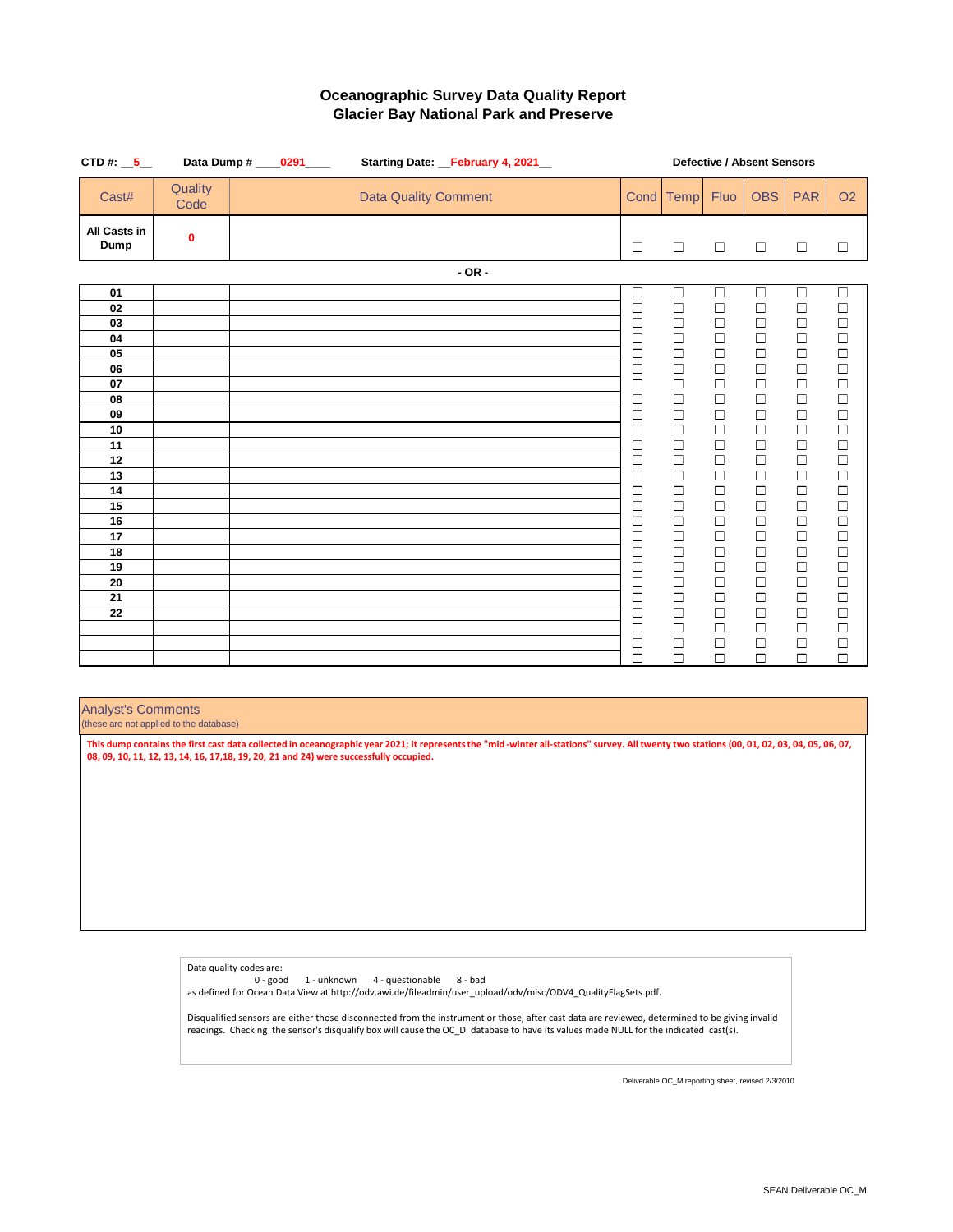| CTD#: $-5$                  |                 | Data Dump # _____0292_____ |                             | Starting Date: ____March 09, 2021____ |                   |                  |                      | <b>Defective / Absent Sensors</b>                            |                                                   |                                                   |  |  |  |  |  |
|-----------------------------|-----------------|----------------------------|-----------------------------|---------------------------------------|-------------------|------------------|----------------------|--------------------------------------------------------------|---------------------------------------------------|---------------------------------------------------|--|--|--|--|--|
| Cast#                       | Quality<br>Code |                            | <b>Data Quality Comment</b> |                                       |                   | Cond Temp        | Fluo                 | <b>OBS</b>                                                   | <b>PAR</b>                                        | O2                                                |  |  |  |  |  |
| <b>All Casts in</b><br>Dump | $\mathbf 0$     |                            |                             |                                       | $\Box$            | $\Box$           | $\Box$               | $\Box$                                                       | $\Box$                                            | $\Box$                                            |  |  |  |  |  |
|                             |                 |                            |                             | $-OR -$                               |                   |                  |                      |                                                              |                                                   |                                                   |  |  |  |  |  |
| 23                          |                 |                            |                             |                                       | $\overline{\Box}$ | $\Box$           | $\overline{\square}$ | $\overline{\square}$                                         | $\Box$                                            | $\Box$                                            |  |  |  |  |  |
| 24                          |                 |                            | False cast - not reported   |                                       | $\Box$            | 口                | $\Box$               | $\begin{array}{c} \square \\ \square \end{array}$            | $\begin{array}{c} \square \\ \square \end{array}$ | $\begin{array}{c} \square \\ \square \end{array}$ |  |  |  |  |  |
| 25<br>26                    |                 |                            |                             |                                       | $\Box$<br>$\Box$  | $\Box$           | $\Box$<br>$\Box$     | $\Box$                                                       | $\Box$                                            | $\Box$                                            |  |  |  |  |  |
| 27                          |                 |                            |                             |                                       | $\Box$            | $\Box$<br>$\Box$ | $\Box$               |                                                              |                                                   |                                                   |  |  |  |  |  |
| 28                          |                 |                            |                             |                                       | □                 | $\Box$           | $\Box$               | $\begin{array}{c}\n\Box \\ \Box\n\end{array}$                | $\begin{array}{c} \square \\ \square \end{array}$ | 0000                                              |  |  |  |  |  |
| 29                          |                 |                            |                             |                                       | $\Box$            | $\Box$           | $\Box$               | $\Box$                                                       |                                                   |                                                   |  |  |  |  |  |
| 30                          |                 |                            |                             |                                       | $\Box$            | $\Box$           | $\Box$               | $\Box$                                                       |                                                   |                                                   |  |  |  |  |  |
|                             |                 |                            |                             |                                       | $\Box$<br>□       | $\Box$<br>$\Box$ | $\Box$<br>$\Box$     | $\Box$                                                       | $\begin{array}{c} \square \\ \square \end{array}$ | 0000                                              |  |  |  |  |  |
|                             |                 |                            |                             |                                       | $\Box$            | $\Box$           | $\Box$               | $\begin{array}{c} \square \\ \square \\ \square \end{array}$ |                                                   |                                                   |  |  |  |  |  |
|                             |                 |                            |                             |                                       | $\Box$            | $\Box$           | $\Box$               |                                                              |                                                   |                                                   |  |  |  |  |  |
|                             |                 |                            |                             |                                       | $\Box$            | $\Box$           | $\Box$               | $\Box$                                                       | $\Box$                                            |                                                   |  |  |  |  |  |
|                             |                 |                            |                             |                                       | □                 | $\Box$           | $\Box$               | $\Box$                                                       | $\begin{array}{c} \square \\ \square \end{array}$ |                                                   |  |  |  |  |  |
|                             |                 |                            |                             |                                       | $\Box$            | $\Box$<br>$\Box$ | $\Box$<br>$\Box$     | $\Box$<br>$\Box$                                             | $\overline{a}$                                    |                                                   |  |  |  |  |  |
|                             |                 |                            |                             |                                       | □<br>$\Box$       | $\Box$           | $\Box$               |                                                              |                                                   | 00000000                                          |  |  |  |  |  |
|                             |                 |                            |                             |                                       | □                 | $\Box$           | $\Box$               | $\begin{array}{c}\n\Box \\ \Box\n\end{array}$                | $\Box$                                            |                                                   |  |  |  |  |  |
|                             |                 |                            |                             |                                       | $\Box$            | $\Box$           | $\Box$               | $\begin{array}{c}\n\Box \\ \Box\n\end{array}$                | $\begin{array}{c}\n\Box \\ \Box\n\end{array}$     |                                                   |  |  |  |  |  |
|                             |                 |                            |                             |                                       | $\Box$            | $\Box$           | $\Box$               |                                                              |                                                   |                                                   |  |  |  |  |  |
|                             |                 |                            |                             |                                       | $\Box$            | $\Box$           | $\Box$               | $\Box$                                                       | $\Box$                                            | 0<br>0<br>0                                       |  |  |  |  |  |
|                             |                 |                            |                             |                                       | □<br>$\Box$       | $\Box$<br>$\Box$ | $\Box$<br>$\Box$     | $\Box$<br>$\Box$                                             | $\begin{array}{c} \square \\ \square \end{array}$ |                                                   |  |  |  |  |  |
|                             |                 |                            |                             |                                       | 口                 | $\Box$           | $\Box$               | $\Box$                                                       | $\Box$                                            | $\Box$                                            |  |  |  |  |  |
|                             |                 |                            |                             |                                       | $\Box$            | $\Box$           | $\Box$               | $\Box$                                                       | $\Box$                                            | $\Box$                                            |  |  |  |  |  |

# Analyst's Comments

(these are not applied to the database)

**This dump contains cast data from seven of eight core stations (01, 04, 07, 12, 13, 16, and 20) during the March 2021 survey. Station 24 was inaccessible due to a vessel mechanical issue.**

> Data quality codes are: 0 - good 1 - unknown 4 - questionable 8 - bad as defined for Ocean Data View at http://odv.awi.de/fileadmin/user\_upload/odv/misc/ODV4\_QualityFlagSets.pdf.

Disqualified sensors are either those disconnected from the instrument or those, after cast data are reviewed, determined to be giving invalid readings. Checking the sensor's disqualify box will cause the OC\_D database to have its values made NULL for the i ndicated cast(s).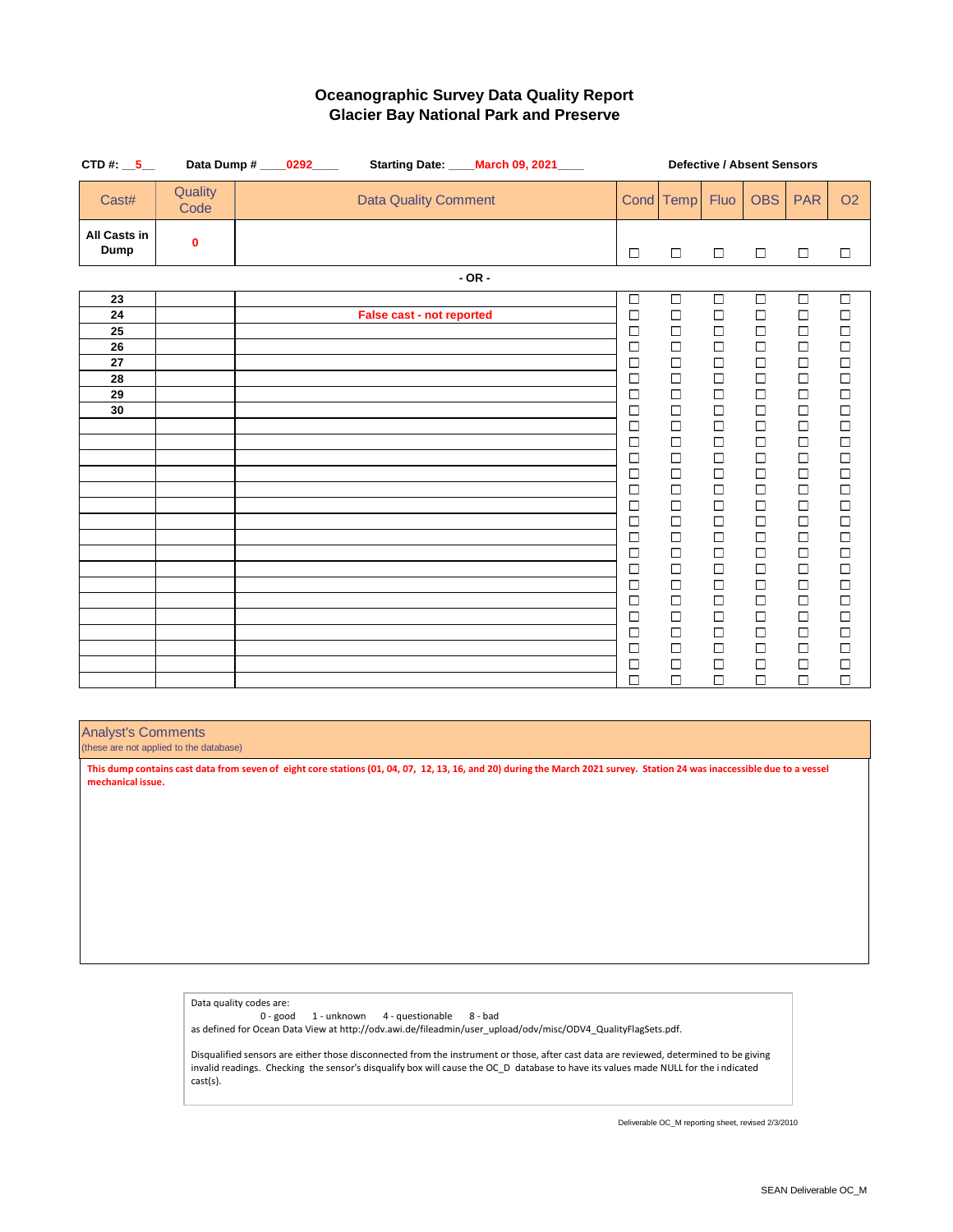| CTD#: $-5$           | Data Dump #     | 0293 | Starting Date: __ April 6, 2021____ |                  |                  |                  | Defective / Absent Sensors |                  |                  |
|----------------------|-----------------|------|-------------------------------------|------------------|------------------|------------------|----------------------------|------------------|------------------|
| Cast#                | Quality<br>Code |      | <b>Data Quality Comment</b>         |                  | Cond Temp        | Fluo             | <b>OBS</b>                 | <b>PAR</b>       | O <sub>2</sub>   |
| All Casts in<br>Dump | 0               |      |                                     | $\Box$           | $\Box$           | $\Box$           | $\Box$                     | $\Box$           | $\Box$           |
|                      |                 |      | $-$ OR $-$                          |                  |                  |                  |                            |                  |                  |
| 31                   |                 |      |                                     | $\Box$           | $\Box$           | $\Box$           | $\Box$                     | $\Box$           | $\Box$           |
| 32<br>33             |                 |      |                                     | $\Box$<br>$\Box$ | $\Box$<br>$\Box$ | $\Box$<br>$\Box$ | $\Box$<br>$\Box$           | $\Box$<br>$\Box$ | $\Box$<br>$\Box$ |
| 34                   |                 |      |                                     | $\Box$           | $\Box$           | $\Box$           | $\Box$                     | $\Box$           | $\Box$           |
| 35<br>36             |                 |      |                                     | $\Box$<br>$\Box$ | $\Box$<br>$\Box$ | $\Box$<br>$\Box$ | $\Box$<br>$\Box$           | $\Box$<br>$\Box$ | $\Box$<br>$\Box$ |
| 37                   |                 |      |                                     | $\Box$           | $\Box$           | $\Box$           | $\Box$                     | $\Box$           | $\Box$           |
|                      |                 |      |                                     | $\Box$<br>$\Box$ | $\Box$<br>$\Box$ | $\Box$<br>$\Box$ | $\Box$<br>$\Box$           | $\Box$<br>$\Box$ | $\Box$<br>$\Box$ |
|                      |                 |      |                                     | $\Box$           | $\Box$           | $\Box$           | $\Box$                     | $\Box$           | $\Box$           |
|                      |                 |      |                                     | $\Box$<br>口      | $\Box$<br>$\Box$ | $\Box$<br>$\Box$ | $\Box$<br>$\Box$           | $\Box$<br>$\Box$ | $\Box$<br>$\Box$ |
|                      |                 |      |                                     | $\Box$           | $\Box$           | $\Box$           | $\Box$                     | $\Box$           | $\Box$           |
|                      |                 |      |                                     | $\Box$<br>$\Box$ | $\Box$<br>$\Box$ | $\Box$<br>$\Box$ | $\Box$<br>$\Box$           | $\Box$<br>$\Box$ | $\Box$<br>$\Box$ |
|                      |                 |      |                                     | $\Box$           | $\Box$           | $\Box$           | $\Box$                     | $\Box$           | $\Box$           |
|                      |                 |      |                                     | $\Box$<br>$\Box$ | $\Box$<br>$\Box$ | $\Box$<br>$\Box$ | $\Box$<br>$\Box$           | $\Box$<br>$\Box$ | $\Box$<br>$\Box$ |
|                      |                 |      |                                     | $\Box$           | $\Box$           | $\Box$           | $\Box$                     | $\Box$           | $\Box$           |
|                      |                 |      |                                     | $\Box$<br>$\Box$ | $\Box$<br>$\Box$ | $\Box$<br>$\Box$ | $\Box$<br>$\Box$           | $\Box$<br>$\Box$ | $\Box$<br>$\Box$ |
|                      |                 |      |                                     | $\Box$           | $\Box$           | $\Box$           | $\Box$                     | $\Box$           | $\Box$           |
|                      |                 |      |                                     | $\Box$           | $\Box$           | $\Box$           | $\Box$                     | $\Box$           | $\Box$           |
|                      |                 |      |                                     | $\Box$<br>$\Box$ | $\Box$<br>$\Box$ | $\Box$<br>$\Box$ | $\Box$<br>$\Box$           | $\Box$<br>$\Box$ | $\Box$<br>$\Box$ |
|                      |                 |      |                                     |                  |                  |                  |                            |                  |                  |

#### Analyst's Comments

(these are not applied to the database)

**This dump contains cast data from seven of eight core stations (01, 04, 07, 13, 16, 20 and 24) during the April 2021 survey. Due to inclement weather we were unable to occupy station 12.**

> Data quality codes are: 0 - good 1 - unknown 4 - questionable 8 - bad as defined for Ocean Data View at http://odv.awi.de/fileadmin/user\_upload/odv/misc/ODV4\_QualityFlagSets.pdf. Disqualified sensors are either those disconnected from the instrument or those, after cast data are reviewed, determined to be giving invalid readings. Checking the sensor's disqualify box will cause the OC\_D database to have its values made NULL for the indicated cast(s).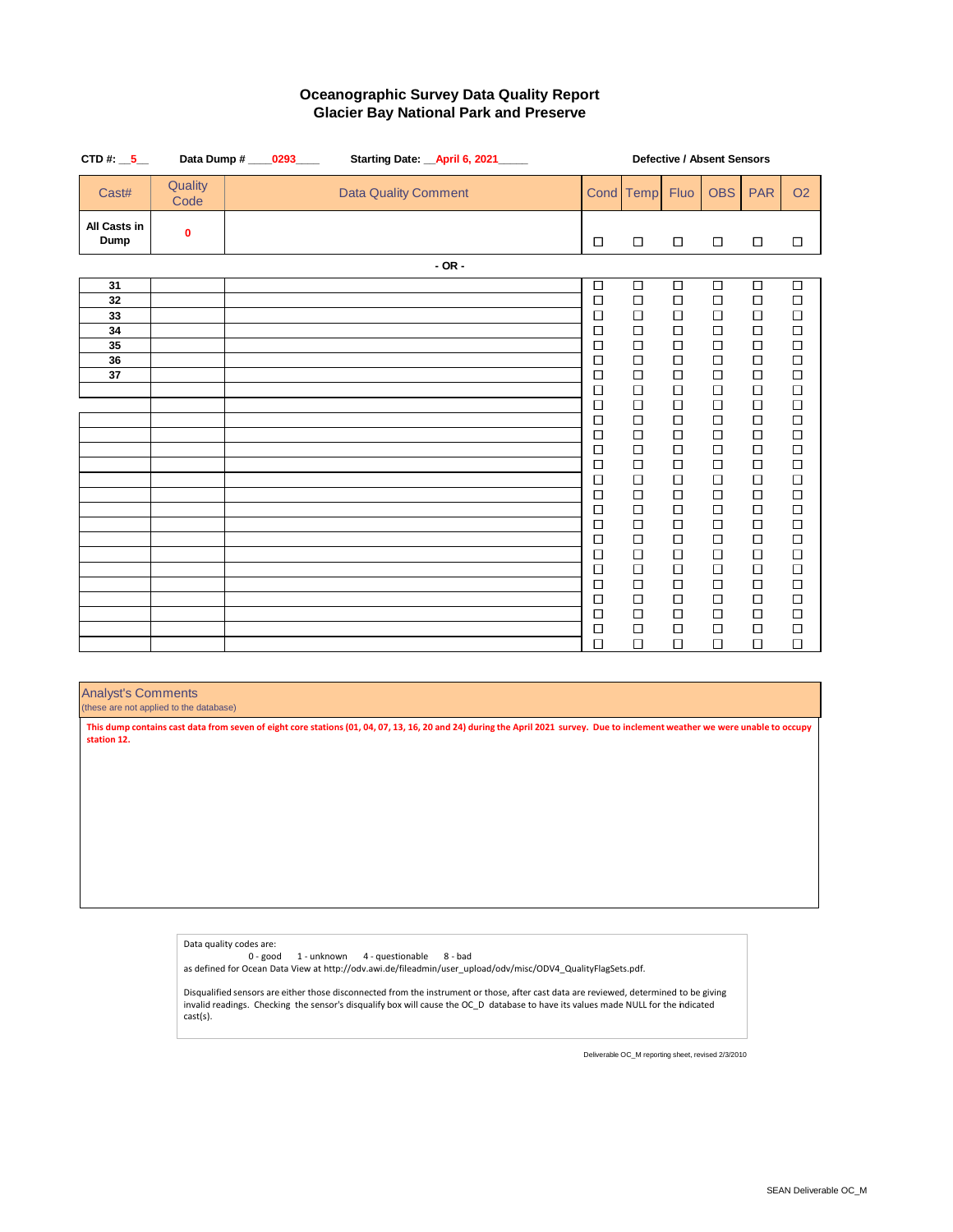| CTD#: $-5$                  |                 | Data Dump # ____0294____ |                             | Starting Date: _____ May 5, 2021_____ | <b>Defective / Absent Sensors</b> |                                                   |                  |                  |                                               |                                               |  |  |
|-----------------------------|-----------------|--------------------------|-----------------------------|---------------------------------------|-----------------------------------|---------------------------------------------------|------------------|------------------|-----------------------------------------------|-----------------------------------------------|--|--|
| Cast#                       | Quality<br>Code |                          | <b>Data Quality Comment</b> |                                       |                                   | Cond Temp                                         | Fluo             | <b>OBS</b>       | <b>PAR</b>                                    | O <sub>2</sub>                                |  |  |
| <b>All Casts in</b><br>Dump | $\mathbf 0$     |                          |                             |                                       | $\Box$                            | $\Box$                                            | $\Box$           | $\Box$           | $\Box$                                        | □                                             |  |  |
|                             |                 |                          |                             | $-OR -$                               |                                   |                                                   |                  |                  |                                               |                                               |  |  |
| 38                          |                 |                          |                             |                                       | $\Box$                            | $\Box$                                            | $\Box$           | $\Box$           | $\Box$                                        | $\Box$                                        |  |  |
| 39                          |                 |                          |                             |                                       | $\Box$                            | $\Box$                                            | $\Box$           | $\Box$           | □                                             | □                                             |  |  |
| 40                          |                 |                          |                             |                                       | $\Box$                            | $\Box$                                            | $\Box$           | $\Box$           | $\Box$                                        | $\Box$                                        |  |  |
| 41                          |                 |                          |                             |                                       | $\Box$                            | $\Box$                                            | $\Box$           | $\Box$           | $\Box$                                        | $\Box$                                        |  |  |
| 42                          |                 |                          |                             |                                       | $\Box$                            | $\Box$                                            | $\Box$           | $\Box$           | $\Box$                                        | $\Box$                                        |  |  |
| 43<br>44                    |                 |                          |                             |                                       | $\Box$                            | $\Box$                                            | $\Box$<br>$\Box$ | $\Box$<br>$\Box$ | $\Box$                                        | $\Box$                                        |  |  |
| 45                          |                 |                          |                             |                                       | $\Box$<br>$\Box$                  | $\begin{array}{c}\n\Box \\ \Box\n\end{array}$     | $\Box$           | $\Box$           | $\begin{array}{c}\n\Box \\ \Box\n\end{array}$ | $\begin{array}{c}\n\Box \\ \Box\n\end{array}$ |  |  |
|                             |                 |                          |                             |                                       | $\Box$                            |                                                   | $\Box$           | $\Box$           |                                               |                                               |  |  |
|                             |                 |                          |                             |                                       | $\Box$                            | $\begin{array}{c}\n\Box \\ \Box\n\end{array}$     | $\Box$           | $\Box$           | $\frac{\Box}{\Box}$                           | $\begin{array}{c}\n\Box \\ \Box\n\end{array}$ |  |  |
|                             |                 |                          |                             |                                       | $\Box$                            | $\Box$                                            | $\Box$           | $\Box$           | $\Box$                                        | $\Box$                                        |  |  |
|                             |                 |                          |                             |                                       | $\Box$                            | $\begin{array}{c}\n\Box \\ \Box\n\end{array}$     | $\Box$           | $\Box$           | $\Box$                                        | $\begin{array}{c}\n\Box \\ \Box\n\end{array}$ |  |  |
|                             |                 |                          |                             |                                       | □                                 |                                                   | $\Box$           | $\Box$           |                                               |                                               |  |  |
|                             |                 |                          |                             |                                       | $\Box$                            | $\begin{array}{c} \square \\ \square \end{array}$ | $\Box$           | $\Box$           | $\Box$                                        | $\begin{array}{c}\n\Box \\ \Box\n\end{array}$ |  |  |
|                             |                 |                          |                             |                                       | $\Box$                            |                                                   | $\Box$           | $\Box$           | $\Box$                                        |                                               |  |  |
|                             |                 |                          |                             |                                       | $\Box$                            | $\Box$                                            | $\Box$           | $\Box$           | $\Box$                                        | $\Box$                                        |  |  |
|                             |                 |                          |                             |                                       | $\Box$                            | $\Box$                                            | $\Box$           | $\Box$           | $\Box$                                        | $\Box$                                        |  |  |
|                             |                 |                          |                             |                                       | $\Box$                            | $\Box$                                            | $\Box$           | $\Box$           | $\Box$                                        | $\Box$                                        |  |  |
|                             |                 |                          |                             |                                       | $\Box$                            | $\Box$                                            | $\Box$           | $\Box$           | $\Box$                                        | $\Box$                                        |  |  |
|                             |                 |                          |                             |                                       | $\Box$<br>$\Box$                  | $\Box$                                            | $\Box$<br>$\Box$ | $\Box$<br>$\Box$ | $\Box$                                        | $\Box$                                        |  |  |
|                             |                 |                          |                             |                                       | □                                 | $\begin{array}{c}\n\Box \\ \Box\n\end{array}$     | $\Box$           | $\Box$           | $\frac{\square}{\square}$                     | $\begin{array}{c}\n\Box \\ \Box\n\end{array}$ |  |  |
|                             |                 |                          |                             |                                       | $\Box$                            | $\Box$                                            | $\Box$           | $\Box$           | $\Box$                                        | $\Box$                                        |  |  |
|                             |                 |                          |                             |                                       | $\Box$                            | $\Box$                                            | $\Box$           | $\Box$           | $\Box$                                        | $\Box$                                        |  |  |
|                             |                 |                          |                             |                                       | $\Box$                            | $\Box$                                            | $\Box$           | $\Box$           | $\Box$                                        | $\Box$                                        |  |  |
|                             |                 |                          |                             |                                       |                                   |                                                   |                  |                  |                                               |                                               |  |  |

#### Analyst's Comments

(these are not applied to the database)

**This dump contains cast data collected from all 8 core stations (01, 04, 07, 12, 13, 16, 20, and 24) during the May 2021 survey.**

Data quality codes are: 0 - good 1 - unknown 4 - questionable 8 - bad as defined for Ocean Data View at http://odv.awi.de/fileadmin/user\_upload/odv/misc/ODV4\_QualityFlagSets.pdf.

Disqualified sensors are either those disconnected from the instrument or those, after cast data are reviewed, determined to be giving invalid readings. Checking the sensor's disqualify box will cause the OC\_D database to have its values made NULL for the i ndicated cast(s).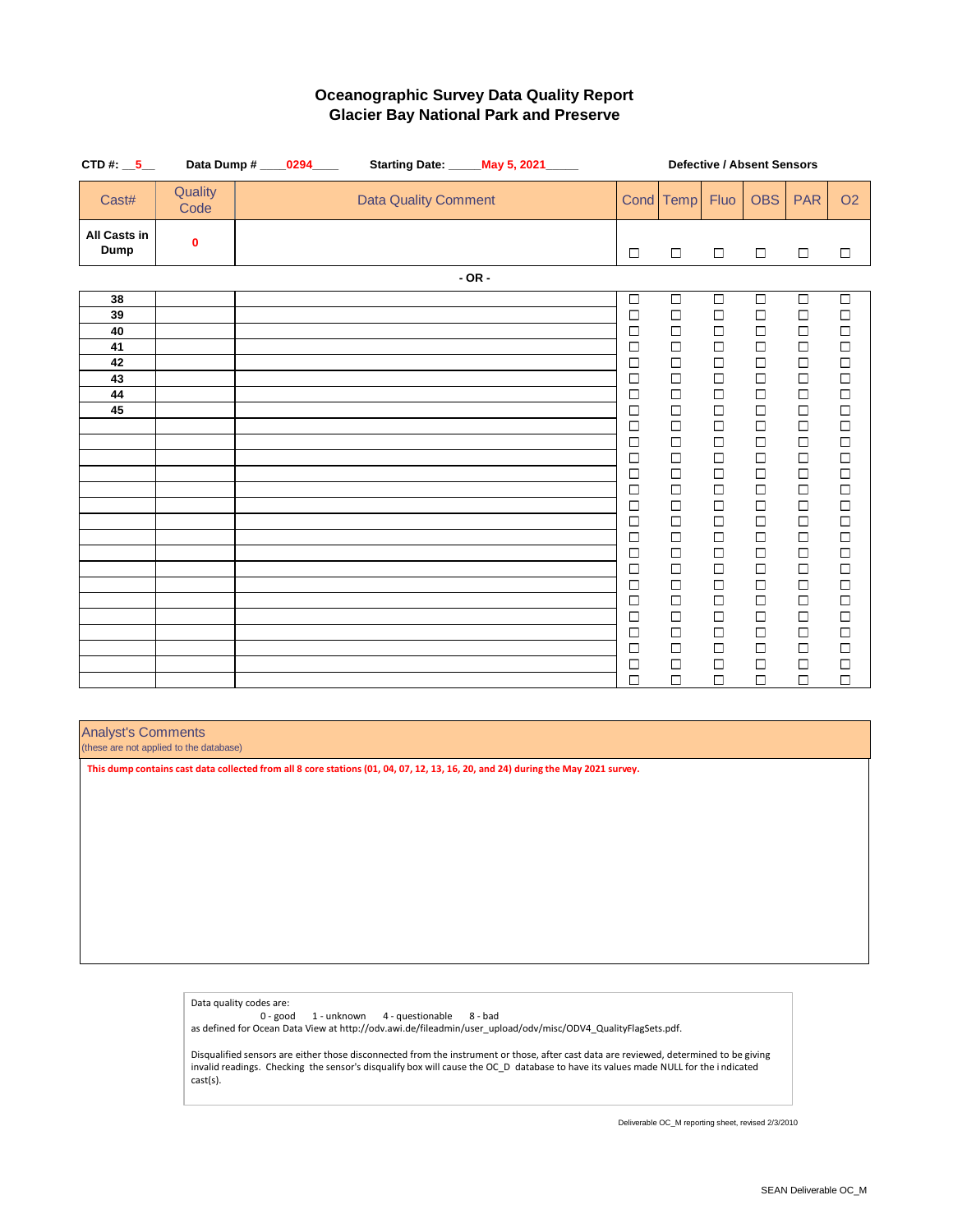| CTD#: $-5$                  |                 | Data Dump # _____0295_____ |                             | Starting Date: ____ May 31, 2021____ |         |  |  | <b>Defective / Absent Sensors</b> |                                                   |                                                   |                                                   |                                               |                                                   |  |
|-----------------------------|-----------------|----------------------------|-----------------------------|--------------------------------------|---------|--|--|-----------------------------------|---------------------------------------------------|---------------------------------------------------|---------------------------------------------------|-----------------------------------------------|---------------------------------------------------|--|
| Cast#                       | Quality<br>Code |                            | <b>Data Quality Comment</b> |                                      |         |  |  |                                   | Cond Temp                                         | Fluo                                              | <b>OBS</b>                                        | <b>PAR</b>                                    | O2                                                |  |
| <b>All Casts in</b><br>Dump | $\mathbf 0$     |                            |                             |                                      |         |  |  | $\Box$                            | $\Box$                                            | $\Box$                                            | $\Box$                                            | $\Box$                                        | $\Box$                                            |  |
|                             |                 |                            |                             |                                      | $-OR -$ |  |  |                                   |                                                   |                                                   |                                                   |                                               |                                                   |  |
| 46                          |                 |                            |                             |                                      |         |  |  | $\Box$                            | $\Box$                                            | $\Box$                                            | $\Box$                                            | $\Box$                                        | $\Box$                                            |  |
| 47                          |                 |                            |                             |                                      |         |  |  | $\Box$                            | $\begin{array}{c} \square \\ \square \end{array}$ | $\Box$                                            | $\begin{array}{c} \square \\ \square \end{array}$ | $\begin{array}{c}\n\Box \\ \Box\n\end{array}$ | $\begin{array}{c} \square \\ \square \end{array}$ |  |
| 48                          |                 |                            |                             |                                      |         |  |  | $\Box$                            |                                                   |                                                   |                                                   |                                               |                                                   |  |
| 49                          |                 |                            |                             |                                      |         |  |  | $\Box$                            | $\Box$                                            | $\Box$                                            | $\Box$                                            | $\Box$                                        | $\Box$                                            |  |
| 50                          |                 |                            |                             |                                      |         |  |  | $\Box$                            | $\begin{array}{c}\n\Box \\ \Box\n\end{array}$     | $\begin{array}{c} \square \\ \square \end{array}$ | 0<br>0<br>0                                       | $\begin{array}{c}\n\Box \\ \Box\n\end{array}$ | 0<br>0<br>0                                       |  |
| 51<br>52                    |                 |                            |                             |                                      |         |  |  | □<br>$\Box$                       | $\Box$                                            |                                                   |                                                   |                                               |                                                   |  |
| 53                          |                 |                            |                             |                                      |         |  |  | $\Box$                            | $\Box$                                            | $\Box$                                            | $\Box$                                            | $\Box$                                        | $\Box$                                            |  |
|                             |                 |                            |                             |                                      |         |  |  | $\Box$                            | $\Box$                                            | $\Box$                                            | $\Box$                                            | $\Box$                                        | $\Box$                                            |  |
|                             |                 |                            |                             |                                      |         |  |  | $\Box$                            | $\Box$                                            | $\Box$                                            | $\Box$                                            | $\Box$                                        |                                                   |  |
|                             |                 |                            |                             |                                      |         |  |  | $\Box$                            | $\Box$                                            | $\Box$                                            | $\Box$                                            | $\Box$                                        | $\begin{array}{c}\n\Box \\ \Box\n\end{array}$     |  |
|                             |                 |                            |                             |                                      |         |  |  | $\Box$                            | $\Box$                                            | $\Box$                                            | $\Box$                                            | $\Box$                                        | $\Box$                                            |  |
|                             |                 |                            |                             |                                      |         |  |  | $\Box$                            | $\Box$                                            | $\Box$                                            | $\Box$                                            | $\Box$                                        | $\Box$                                            |  |
|                             |                 |                            |                             |                                      |         |  |  | $\Box$                            | $\Box$                                            | $\Box$                                            | $\Box$                                            | $\Box$                                        | $\Box$                                            |  |
|                             |                 |                            |                             |                                      |         |  |  | $\Box$                            | $\Box$                                            | $\Box$                                            | $\Box$                                            | $\Box$                                        | $\Box$                                            |  |
|                             |                 |                            |                             |                                      |         |  |  | $\Box$                            | $\Box$                                            | $\Box$                                            | $\Box$                                            | $\Box$                                        | $\Box$                                            |  |
|                             |                 |                            |                             |                                      |         |  |  | $\Box$                            | $\Box$                                            | $\Box$                                            | $\begin{array}{c}\n\Box \\ \Box\n\end{array}$     | $\Box$                                        | $\Box$                                            |  |
|                             |                 |                            |                             |                                      |         |  |  | $\Box$                            | $\Box$<br>$\Box$                                  |                                                   |                                                   | $\Box$<br>$\Box$                              | $\Box$<br>$\Box$                                  |  |
|                             |                 |                            |                             |                                      |         |  |  | $\Box$<br>$\Box$                  | $\Box$                                            | $\Box$<br>$\Box$                                  | $\Box$<br>$\Box$                                  | $\Box$                                        | $\Box$                                            |  |
|                             |                 |                            |                             |                                      |         |  |  | $\Box$                            | $\Box$                                            | $\Box$                                            | $\Box$                                            | $\Box$                                        | $\Box$                                            |  |
|                             |                 |                            |                             |                                      |         |  |  | $\Box$                            | $\Box$                                            | $\Box$                                            | $\Box$                                            | $\Box$                                        |                                                   |  |
|                             |                 |                            |                             |                                      |         |  |  | $\Box$                            | $\Box$                                            | $\Box$                                            | $\Box$                                            | $\Box$                                        | $\begin{array}{c}\n\Box \\ \Box\n\end{array}$     |  |
|                             |                 |                            |                             |                                      |         |  |  | $\Box$                            | $\Box$                                            | $\Box$                                            | $\Box$                                            | $\Box$                                        | $\Box$                                            |  |
|                             |                 |                            |                             |                                      |         |  |  | $\Box$                            | $\Box$                                            | $\Box$                                            | $\Box$                                            | $\Box$                                        | $\Box$                                            |  |

## Analyst's Comments

(these are not applied to the database)

**This dump contains cast data collected from all 8 core stations (01, 04, 07, 12, 13, 16, 20, and 24) during the "June" 2021 survey (actually conducted on May 31) due to area closurs in the East Arm to motorized vessels.**

> Data quality codes are: 0 - good 1 - unknown 4 - questionable 8 - bad as defined for Ocean Data View at http://odv.awi.de/fileadmin/user\_upload/odv/misc/ODV4\_QualityFlagSets.pdf.

Disqualified sensors are either those disconnected from the instrument or those, after cast data are reviewed, determined to be giving invalid readings. Checking the sensor's disqualify box will cause the OC\_D database to have its values made NULL for the i ndicated cast(s).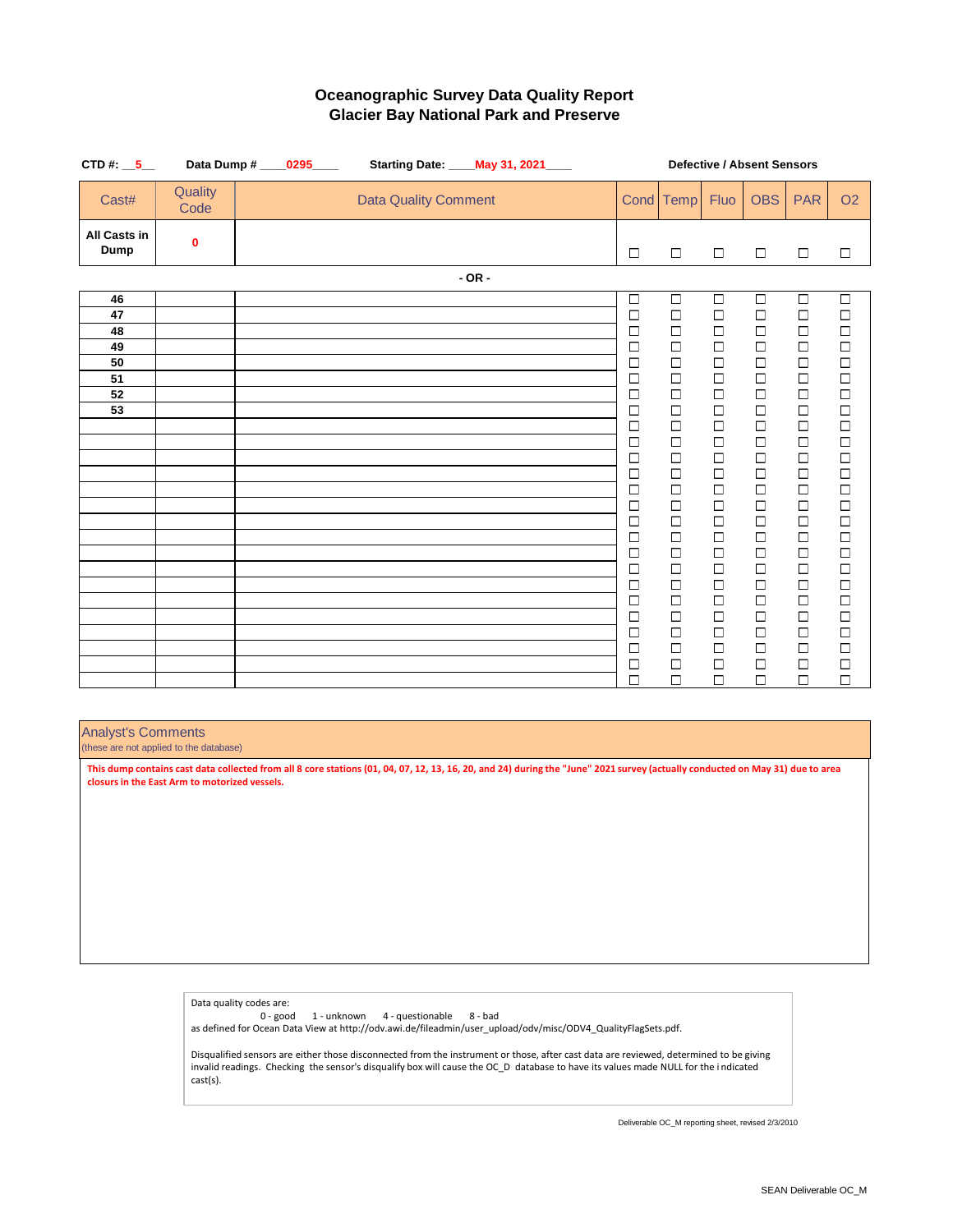| CTD#: $-5$                  |                 | Data Dump # _____0296____ |                             | Starting Date: ____July 07, 2021____ | <b>Defective / Absent Sensors</b> |                                                              |                                                   |                                                       |                                               |                                                       |
|-----------------------------|-----------------|---------------------------|-----------------------------|--------------------------------------|-----------------------------------|--------------------------------------------------------------|---------------------------------------------------|-------------------------------------------------------|-----------------------------------------------|-------------------------------------------------------|
| Cast#                       | Quality<br>Code |                           | <b>Data Quality Comment</b> |                                      |                                   | Cond Temp                                                    | Fluo                                              | <b>OBS</b>                                            | <b>PAR</b>                                    | O <sub>2</sub>                                        |
| <b>All Casts in</b><br>Dump | $\mathbf 0$     |                           |                             |                                      | $\Box$                            | $\Box$                                                       | $\Box$                                            | $\Box$                                                | $\Box$                                        | $\Box$                                                |
|                             |                 |                           |                             | $-OR -$                              |                                   |                                                              |                                                   |                                                       |                                               |                                                       |
| 54                          |                 |                           |                             |                                      | $\overline{\square}$              | $\Box$                                                       | $\Box$                                            | $\Box$                                                | $\Box$                                        | $\overline{\Box}$                                     |
| 55                          |                 |                           |                             |                                      | $\Box$                            | $\begin{array}{c}\n\Box \\ \Box\n\end{array}$                | $\begin{array}{c}\n\Box \\ \Box\n\end{array}$     | $\begin{array}{c}\n\Box \\ \Box\n\end{array}$         | $\begin{array}{c}\n\Box \\ \Box\n\end{array}$ | $\begin{array}{c}\n\Box \\ \Box\n\end{array}$         |
| 56                          |                 |                           |                             |                                      | $\Box$                            |                                                              |                                                   |                                                       |                                               |                                                       |
| 57                          |                 |                           |                             |                                      | $\Box$                            | $\Box$                                                       | $\Box$                                            | $\Box$                                                | $\Box$                                        | $\Box$                                                |
| 58                          |                 |                           |                             |                                      | $\Box$                            | $\Box$                                                       | $\Box$                                            | $\Box$                                                | $\Box$                                        | $\Box$                                                |
| 59                          |                 |                           |                             |                                      | $\Box$                            | $\Box$                                                       | $\Box$                                            | $\Box$                                                | $\Box$                                        |                                                       |
| 60                          |                 |                           |                             |                                      | $\Box$                            | $\Box$                                                       | $\begin{array}{c}\n\Box \\ \Box\n\end{array}$     | $\Box$                                                | $\Box$                                        | $\begin{array}{c}\n\Box \\ \Box \\ \Box\n\end{array}$ |
| 61                          |                 |                           |                             |                                      | $\Box$                            | $\Box$                                                       |                                                   | $\Box$                                                | $\Box$                                        |                                                       |
| 62                          |                 |                           |                             |                                      | $\Box$                            | $\Box$                                                       | $\Box$                                            | $\Box$                                                | $\Box$                                        | $\Box$                                                |
| 63                          |                 |                           |                             |                                      | $\Box$                            | $\Box$                                                       | $\Box$                                            | $\Box$                                                | $\begin{array}{c}\n\Box \\ \Box\n\end{array}$ | $\begin{array}{c}\n\Box \\ \Box\n\end{array}$         |
| 64<br>65                    |                 |                           |                             |                                      | $\Box$                            | $\Box$<br>$\Box$                                             | $\Box$                                            | $\Box$                                                |                                               |                                                       |
| 66                          |                 |                           |                             |                                      | $\Box$<br>$\Box$                  | $\Box$                                                       | $\begin{array}{c}\n\Box \\ \Box\n\end{array}$     | $\begin{array}{c}\n\Box \\ \Box\n\end{array}$         | $\Box$<br>$\Box$                              | $\begin{array}{c}\n\Box \\ \Box\n\end{array}$         |
| 67                          |                 |                           |                             |                                      | $\Box$                            | $\Box$                                                       |                                                   | $\Box$                                                | $\Box$                                        |                                                       |
| 68                          |                 |                           |                             |                                      | $\Box$                            |                                                              |                                                   |                                                       |                                               |                                                       |
| 69                          |                 |                           |                             |                                      | $\Box$                            | $\begin{array}{c} \square \\ \square \\ \square \end{array}$ | $\begin{array}{c} \square \\ \square \end{array}$ | $\begin{array}{c}\n\Box \\ \Box \\ \Box\n\end{array}$ | $\begin{array}{c}\n0 \\ 0\n\end{array}$       |                                                       |
| 70                          |                 |                           |                             |                                      | $\Box$                            |                                                              |                                                   |                                                       |                                               |                                                       |
| 71                          |                 |                           |                             |                                      | $\Box$                            | $\Box$                                                       | $\Box$                                            | $\Box$                                                | $\Box$                                        |                                                       |
| 72                          |                 |                           |                             |                                      | $\Box$                            | $\Box$                                                       |                                                   | $\Box$                                                | $\Box$                                        |                                                       |
| 73                          |                 |                           |                             |                                      | $\Box$                            | $\Box$                                                       | $\Box$                                            | $\Box$                                                | $\Box$                                        |                                                       |
|                             |                 |                           |                             |                                      | $\Box$                            | $\Box$                                                       |                                                   | $\Box$                                                | $\Box$                                        | 00000000                                              |
|                             |                 |                           |                             |                                      | $\Box$                            | $\Box$                                                       | $\Box$                                            | $\Box$                                                | $\Box$                                        | $\Box$                                                |
|                             |                 |                           |                             |                                      | $\Box$                            | $\Box$                                                       | $\Box$                                            | $\Box$                                                | $\Box$                                        | $\Box$                                                |
|                             |                 |                           |                             |                                      | $\Box$                            | $\Box$                                                       | $\Box$                                            | $\Box$                                                | $\Box$                                        | $\Box$                                                |
|                             |                 |                           |                             |                                      | $\Box$                            | $\Box$                                                       | $\Box$                                            | $\Box$                                                | $\Box$                                        | $\Box$                                                |

#### Analyst's Comments

(these are not applied to the database)

**This dump contains cast data collected from 20 of 22 stations (00, 01, 02, 03, 04, 05, 06, 07, 08, 09. 10, 11, 12, 13, 14, 16, 17, 21, and 24) during the mid-summer "all-stations" July 2021 survey. Stations 19, and 20 in the East Arm were not occupied due to motorized vessel closures in place through the first two weeks of July.**

> Data quality codes are: 0 - good 1 - unknown 4 - questionable 8 - bad as defined for Ocean Data View at http://odv.awi.de/fileadmin/user\_upload/odv/misc/ODV4\_QualityFlagSets.pdf.

Disqualified sensors are either those disconnected from the instrument or those, after cast data are reviewed, determined to be giving invalid readings. Checking the sensor's disqualify box will cause the OC\_D database to have its values made NULL for the i ndicated cast(s).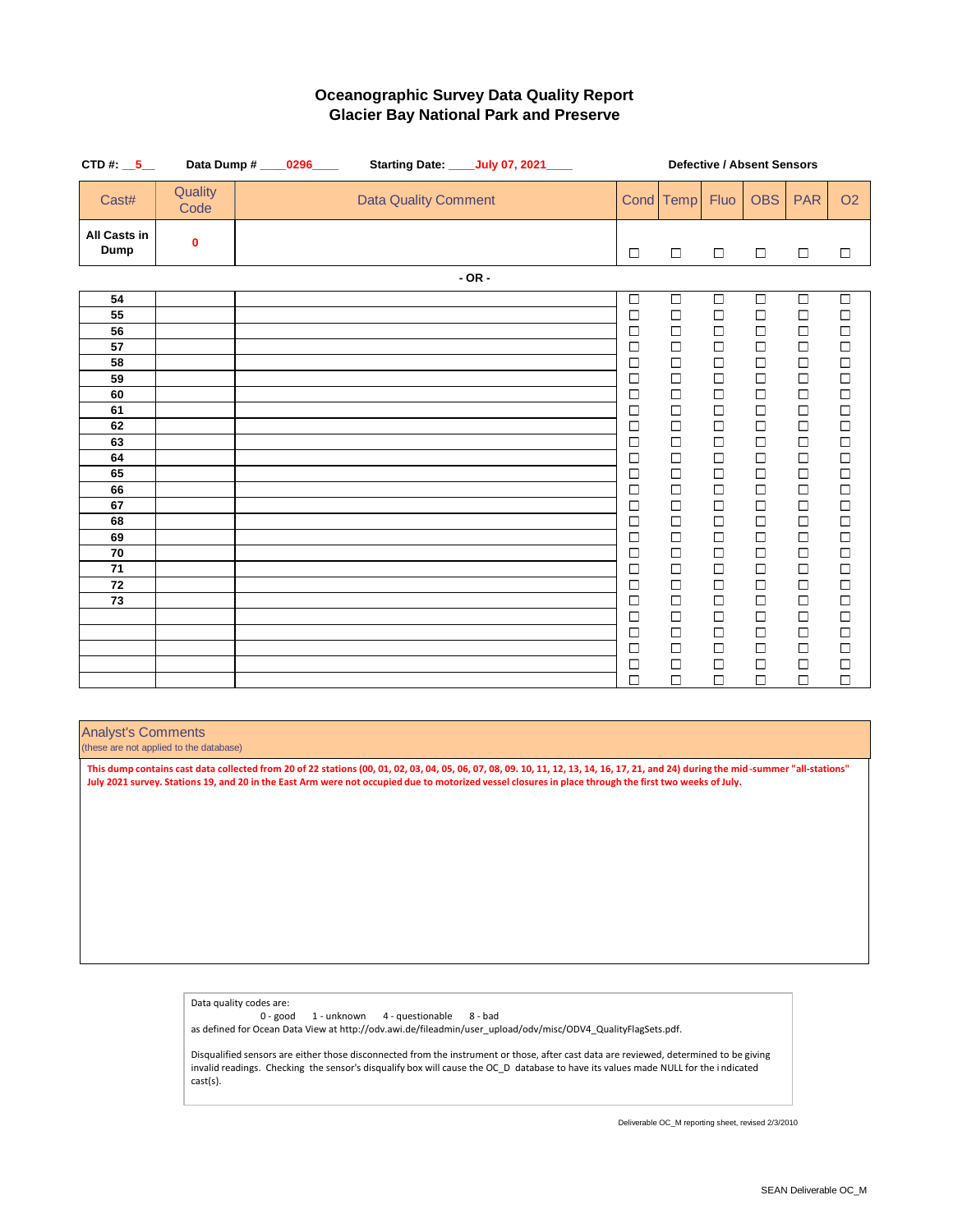| CTD#: $\_5$                 |                 | Data Dump # ____0297____ |                             | Starting Date: ____August 4, 2021____ | <b>Defective / Absent Sensors</b> |                                               |                      |                      |                  |                                               |  |  |
|-----------------------------|-----------------|--------------------------|-----------------------------|---------------------------------------|-----------------------------------|-----------------------------------------------|----------------------|----------------------|------------------|-----------------------------------------------|--|--|
| Cast#                       | Quality<br>Code |                          | <b>Data Quality Comment</b> |                                       |                                   | Cond Temp                                     | Fluo                 | <b>OBS</b>           | <b>PAR</b>       | O <sub>2</sub>                                |  |  |
| <b>All Casts in</b><br>Dump | 0               |                          |                             |                                       | $\Box$                            | $\Box$                                        | $\Box$               | $\Box$               | $\Box$           | □                                             |  |  |
|                             |                 |                          |                             | $-OR -$                               |                                   |                                               |                      |                      |                  |                                               |  |  |
| 74                          |                 |                          |                             |                                       | $\Box$                            | $\Box$                                        | $\overline{\square}$ | $\overline{\square}$ | $\Box$           | $\Box$                                        |  |  |
| 75                          |                 |                          |                             |                                       | $\Box$                            | $\Box$                                        | $\Box$               | $\Box$               | $\Box$           | $\Box$                                        |  |  |
| 76                          |                 |                          |                             |                                       | □                                 | $\Box$                                        | $\Box$               | $\Box$               | $\Box$           | $\Box$                                        |  |  |
| 77                          |                 |                          |                             |                                       | $\Box$                            | $\Box$                                        | $\Box$               | $\Box$               | $\Box$           | $\begin{array}{c}\n\Box \\ \Box\n\end{array}$ |  |  |
| 78                          |                 |                          |                             |                                       | $\Box$                            | $\Box$                                        | $\Box$               | $\Box$               | $\Box$           |                                               |  |  |
| 79                          |                 |                          |                             |                                       | $\Box$                            | $\Box$                                        | $\Box$               | $\Box$               | $\Box$           | $\Box$                                        |  |  |
| 80                          |                 |                          |                             |                                       | $\Box$                            | $\Box$                                        | $\Box$               | $\Box$               | $\Box$           | $\Box$                                        |  |  |
| 81                          |                 |                          |                             |                                       | $\Box$                            | $\Box$                                        | $\Box$               | $\Box$               | $\Box$           | $\Box$                                        |  |  |
|                             |                 |                          |                             |                                       | $\Box$                            | $\Box$                                        | $\Box$               | $\Box$               | $\Box$           | $\Box$                                        |  |  |
|                             |                 |                          |                             |                                       | $\Box$<br>$\Box$                  | $\Box$<br>$\Box$                              | $\Box$<br>$\Box$     | $\Box$<br>$\Box$     | $\Box$<br>$\Box$ | $\Box$<br>$\Box$                              |  |  |
|                             |                 |                          |                             |                                       | □                                 | $\Box$                                        | $\Box$               | $\Box$               | $\Box$           | $\Box$                                        |  |  |
|                             |                 |                          |                             |                                       | $\Box$                            | $\Box$                                        | $\Box$               | $\Box$               | $\Box$           | $\Box$                                        |  |  |
|                             |                 |                          |                             |                                       | $\Box$                            | $\Box$                                        | $\Box$               | $\Box$               | $\Box$           | $\Box$                                        |  |  |
|                             |                 |                          |                             |                                       | $\Box$                            |                                               | $\Box$               | $\Box$               | $\Box$           | $\Box$                                        |  |  |
|                             |                 |                          |                             |                                       | $\Box$                            | $\begin{array}{c}\n\Box \\ \Box\n\end{array}$ | $\Box$               | $\Box$               | $\Box$           | $\Box$                                        |  |  |
|                             |                 |                          |                             |                                       | $\Box$                            | $\Box$                                        | $\Box$               | $\Box$               |                  |                                               |  |  |
|                             |                 |                          |                             |                                       | $\Box$                            | $\Box$                                        | $\Box$               | $\Box$               | $\Box$           | $\begin{array}{c}\n\Box \\ \Box\n\end{array}$ |  |  |
|                             |                 |                          |                             |                                       | $\Box$                            | $\Box$                                        | $\Box$               | $\Box$               | $\Box$           | $\begin{array}{c}\n\Box \\ \Box\n\end{array}$ |  |  |
|                             |                 |                          |                             |                                       | $\Box$                            | $\Box$                                        | $\Box$               | $\Box$               | $\Box$           |                                               |  |  |
|                             |                 |                          |                             |                                       | $\Box$                            | $\Box$                                        | $\Box$               | $\Box$               | $\Box$           | $\Box$                                        |  |  |
|                             |                 |                          |                             |                                       | $\Box$                            | $\Box$                                        | $\Box$               | $\Box$               | $\Box$           | $\Box$                                        |  |  |
|                             |                 |                          |                             |                                       | $\Box$                            | $\Box$                                        | $\Box$               | $\Box$               | $\Box$           | $\Box$                                        |  |  |
|                             |                 |                          |                             |                                       | $\Box$                            | $\Box$                                        | $\Box$               | $\Box$               | $\Box$           | $\Box$                                        |  |  |
|                             |                 |                          |                             |                                       | $\Box$                            | $\Box$                                        | $\Box$               | $\Box$               | $\Box$           | $\Box$                                        |  |  |

#### Analyst's Comments

(these are not applied to the database)

**This dump contains cast data collected from all 8 core stations (01, 04, 07, 12, 13, 16, 20, and 24) during the August 2021 survey.** 

Data quality codes are: 0 - good 1 - unknown 4 - questionable 8 - bad as defined for Ocean Data View at http://odv.awi.de/fileadmin/user\_upload/odv/misc/ODV4\_QualityFlagSets.pdf. Disqualified sensors are either those disconnected from the instrument or those, after cast data are reviewed, determined to be giving

invalid readings. Checking the sensor's disqualify box will cause the OC\_D database to have its values made NULL for the i ndicated cast(s).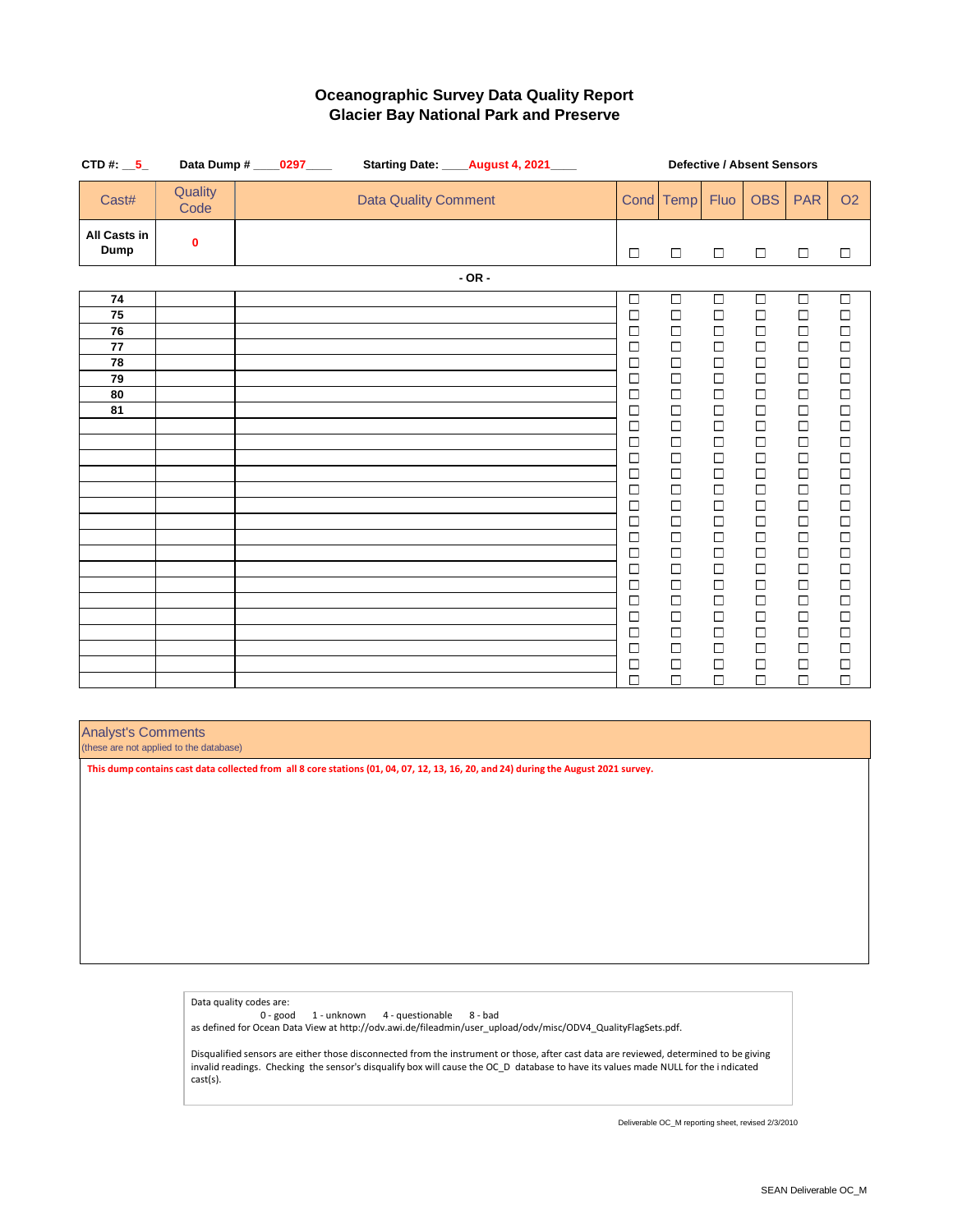| CTD#: $-5$                  |                 | Data Dump # ____0298____<br>Starting Date: _September 08, 2021___ |                             |         |  |                  | <b>Defective / Absent Sensors</b>             |                      |                      |                  |                                               |  |  |  |
|-----------------------------|-----------------|-------------------------------------------------------------------|-----------------------------|---------|--|------------------|-----------------------------------------------|----------------------|----------------------|------------------|-----------------------------------------------|--|--|--|
| Cast#                       | Quality<br>Code |                                                                   | <b>Data Quality Comment</b> |         |  |                  | Cond Temp                                     | Fluo                 | <b>OBS</b>           | <b>PAR</b>       | O <sub>2</sub>                                |  |  |  |
| <b>All Casts in</b><br>Dump | 0               |                                                                   |                             |         |  | $\Box$           | $\Box$                                        | $\Box$               | $\Box$               | $\Box$           | □                                             |  |  |  |
|                             |                 |                                                                   |                             | $-OR -$ |  |                  |                                               |                      |                      |                  |                                               |  |  |  |
| 82                          |                 |                                                                   |                             |         |  | $\Box$           | $\Box$                                        | $\overline{\square}$ | $\overline{\square}$ | $\Box$           | $\Box$                                        |  |  |  |
| 83                          |                 |                                                                   |                             |         |  | $\Box$           | $\Box$                                        | $\Box$               | $\Box$               | $\Box$           | $\Box$                                        |  |  |  |
| 84                          |                 |                                                                   |                             |         |  | $\Box$           | $\Box$                                        | $\Box$               | $\Box$               | $\Box$           | $\Box$                                        |  |  |  |
| 85                          |                 |                                                                   |                             |         |  | $\Box$           | $\Box$                                        | $\Box$               | $\Box$               | $\Box$           | $\Box$                                        |  |  |  |
| 86                          |                 |                                                                   |                             |         |  | $\Box$           | $\Box$                                        | $\Box$               | $\Box$               | $\Box$           | $\Box$                                        |  |  |  |
| 87                          |                 |                                                                   |                             |         |  | $\Box$           | $\Box$                                        | $\Box$               | $\Box$               | $\Box$           | $\Box$                                        |  |  |  |
| 88                          |                 |                                                                   |                             |         |  | $\Box$           | $\Box$                                        | $\Box$               | $\Box$               | $\Box$           | $\Box$                                        |  |  |  |
| 89                          |                 |                                                                   |                             |         |  | $\Box$           | $\Box$                                        | $\Box$               | $\Box$               | $\Box$           | $\Box$                                        |  |  |  |
|                             |                 |                                                                   |                             |         |  | $\Box$           | $\Box$<br>$\Box$                              | $\Box$<br>$\Box$     | $\Box$<br>$\Box$     | $\Box$<br>$\Box$ | $\Box$<br>$\Box$                              |  |  |  |
|                             |                 |                                                                   |                             |         |  | $\Box$<br>$\Box$ | $\Box$                                        | $\Box$               | $\Box$               | $\Box$           | $\Box$                                        |  |  |  |
|                             |                 |                                                                   |                             |         |  | $\Box$           | $\Box$                                        | $\Box$               | $\Box$               | $\Box$           | $\Box$                                        |  |  |  |
|                             |                 |                                                                   |                             |         |  | $\Box$           | $\Box$                                        | $\Box$               | $\Box$               | $\Box$           | $\Box$                                        |  |  |  |
|                             |                 |                                                                   |                             |         |  | $\Box$           | $\Box$                                        | $\Box$               | $\Box$               | $\Box$           | $\Box$                                        |  |  |  |
|                             |                 |                                                                   |                             |         |  | $\Box$           |                                               | $\Box$               | $\Box$               | $\Box$           | $\Box$                                        |  |  |  |
|                             |                 |                                                                   |                             |         |  | $\Box$           | $\begin{array}{c}\n\Box \\ \Box\n\end{array}$ | $\Box$               | $\Box$               | $\Box$           | $\Box$                                        |  |  |  |
|                             |                 |                                                                   |                             |         |  | $\Box$           | $\Box$                                        | $\Box$               | $\Box$               | $\Box$           | $\begin{array}{c}\n\Box \\ \Box\n\end{array}$ |  |  |  |
|                             |                 |                                                                   |                             |         |  | $\Box$           | $\Box$                                        | $\Box$               | $\Box$               |                  |                                               |  |  |  |
|                             |                 |                                                                   |                             |         |  | $\Box$           | $\Box$                                        | $\Box$               | $\Box$               | $\Box$           | $\Box$                                        |  |  |  |
|                             |                 |                                                                   |                             |         |  | $\Box$           | $\Box$                                        | $\Box$               | $\Box$               | $\Box$           | $\Box$                                        |  |  |  |
|                             |                 |                                                                   |                             |         |  | $\Box$           | $\Box$                                        | $\Box$               | $\Box$               | $\Box$           | $\Box$                                        |  |  |  |
|                             |                 |                                                                   |                             |         |  | $\Box$           | $\Box$                                        | $\Box$               | $\Box$               | $\Box$           | $\Box$                                        |  |  |  |
|                             |                 |                                                                   |                             |         |  | $\Box$           | $\Box$                                        | $\Box$               | $\Box$               | $\Box$           | $\Box$                                        |  |  |  |
|                             |                 |                                                                   |                             |         |  | $\Box$           | $\Box$                                        | $\Box$               | $\Box$               | $\Box$           | $\Box$                                        |  |  |  |
|                             |                 |                                                                   |                             |         |  | $\Box$           | $\Box$                                        | $\Box$               | $\Box$               | $\Box$           | $\Box$                                        |  |  |  |

#### Analyst's Comments

(these are not applied to the database)

**This Dump contains cast data collected from all 8 core stations (01, 04, 07, 12, 13, 16, 20, and 24) during the September 2021 survey.**

Data quality codes are: 0 - good 1 - unknown 4 - questionable 8 - bad as defined for Ocean Data View at http://odv.awi.de/fileadmin/user\_upload/odv/misc/ODV4\_QualityFlagSets.pdf. Disqualified sensors are either those disconnected from the instrument or those, after cast data are reviewed, determined to be giving

invalid readings. Checking the sensor's disqualify box will cause the OC\_D database to have its values made NULL for the i ndicated cast(s).